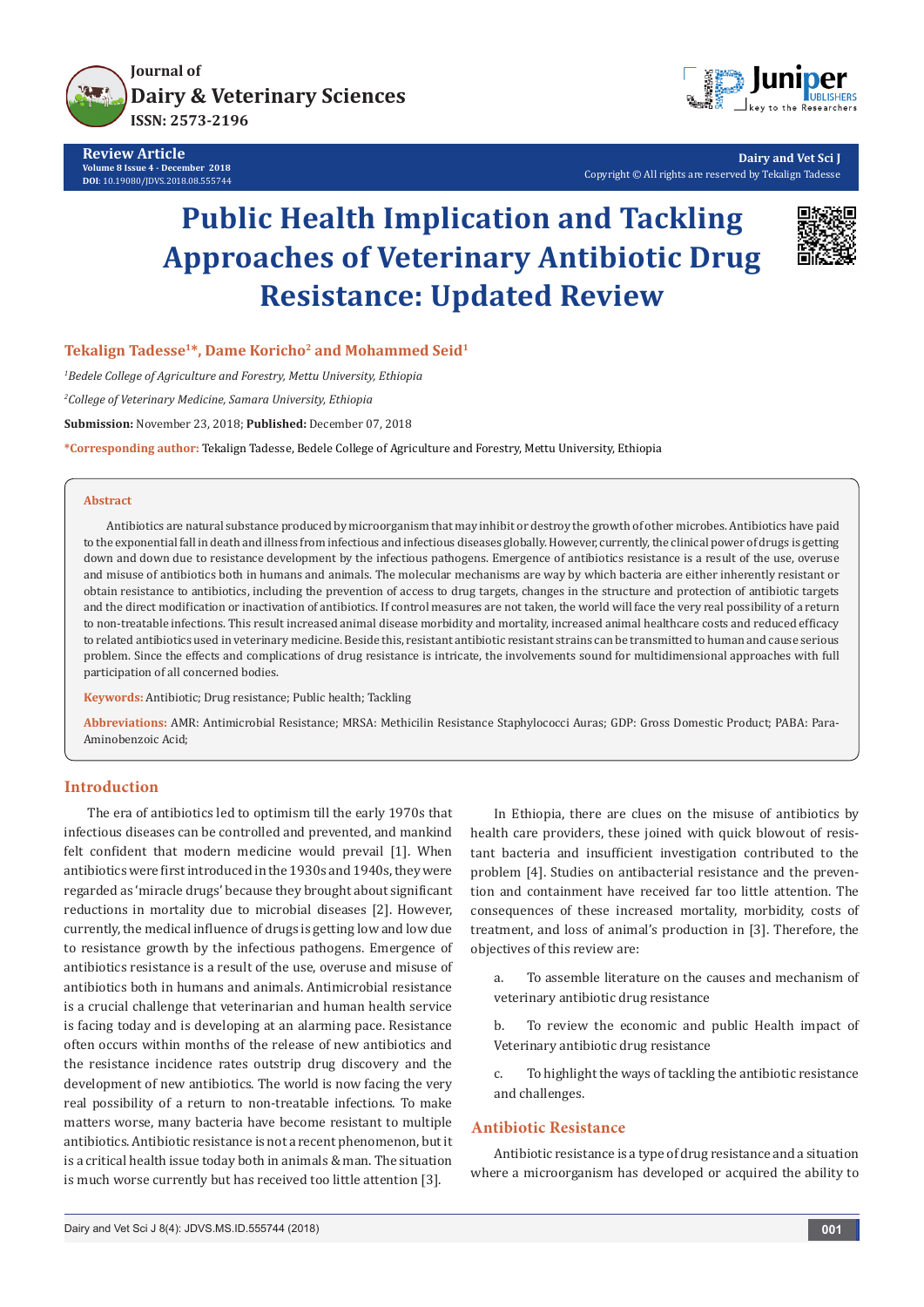survive the presence of an antibiotic. In other way it is the ability of bacteria to repel the effects of an antibiotic. It is a bacteria's way of surviving [5]. This resistance can be acquired through horizontal gene transfer, unlinked point mutation in the pathogen genome or chromosomal aberration and subsequent replication [6]. Although antibiotic resistance is a natural biological phenomenon, it often enhanced because of infectious agents' adaptation to exposure to antibiotic used in humans or agriculture and the wide spread use of disinfectants at the farm and the household levels. It is now accepted that antibiotic use is the single most important factor responsible for increased antibiotic resistance [7]. Antibiotics resistance is currently the greatest challenge worldwide. It decreases the effectiveness of drugs that decrease morbidity and mortality associated with serious and life-threatening infections and thus, compromising animal health. Antibiotic-resistant strains of pathogenic bacteria are increasingly prevalent and represent a priority health problem [8]. Hence, the problem of antibiotic resistance needs an urgent response. Developing a new antibiotic can take years and millions of dollars [9].

#### **Cause of Antibiotic Resistance**

Antibiotic resistance is a natural phenomenon; i.e., survival of the fittest and the ability of bacteria to repel the effects of an antibiotic. Once an antibiotic was effective in killing a bacteria, the development of antibiotic resistance is a bacteria's way of surviving in its environment. Antibiotic resistance results from one of three types of gene action: spontaneous DNA mutation, transformation, and plasmid transfer. There are many other factors which contribute to the rising incidence of resistance in animal pathogens. These factors include liberal availability of antibiotic in some countries and Societal factors such as the increasing number of immune-compromised animals, unnecessary antibiotic use caused by patient demands for antibiotic treatment of viral infections, the changing animal population age structure, and an increase in institutional care environments In these environments large numbers of susceptible animals in close physical contact, and with high incidence of antibiotic use, promote transmission of resistant microbes and/or factors. In addition, increasing international travel and trade allows resistant organisms to quickly disseminate globally.

Owner often put pressure on veterinarian to provide their animals with antibiotics for coughs, colds, and the flu. Most of the time, these infections are caused by viruses and viruses do not respond to treatment with antibiotics. The owner sometimes stops to giving antibiotics to patients' animals for bacterial infections as soon as they start feeling better. By not finishing the entire dose of antibiotics, resistant bacteria not killed in the first days of antibiotic treatment will continue to multiply. Owner often take antibiotics that were left over from a previous illness to treat a current illness. Sometimes an antibiotic prescribed for one animal is "loaned" to another animal to treat an infection. These practices increase the likelihood of antibiotic resistance [10].

The major problem of the emergence of resistant bacteria is due to misuse and overuse of antibiotics by professionals as

well as patients/owners. In some developing countries, many professionals treat many infections for long before requesting for laboratory investigations, that is, when the patient fails to respond well to initial treatment. Such practice is usually due to lack of good laboratory facilities in the environment or under-use of the laboratory or outright disregard for laboratory diagnosis by clinicians [11].

#### **Mechanisms of Antibiotic Drug Resistance**

The molecular mechanism of antibiotics resistance genetically divided into two categories: intrinsic resistance and acquired resistance. Some bacteria are naturally resistant to certain antimicrobial agents and their resistance is Irrespective of the introduction of antimicrobial agent. Such a resistance is said to be intrinsic. Examples include ampicillin/cephalosporin resistance in enterococcus and amino glycoside resistance in non-spore anaerobes. Most other bacteria develop resistance due to mutation following exposure to antimicrobial agents or receive resistant property passively from resistant organisms. Such resistance is called acquired resistance. It is the latter that is more worrisome and antimicrobial agents previously known to be effective are turning out to be ineffective [12].

#### **Inactivation of the Antimicrobial Drug**

Bacteria have evolved several mechanisms of rendering antibiotics inactive such as the enzymatic hydrolysis of antibiotics, group transfer and the redox process. The classical example of this mechanism is the production of β-lactamases that hydrolyze the β-lactam ring of penicillin. The genes encoding β-lactamases (bla) are either on the chromosome (e.g. AmpC β-lactamase) or on the plasmids, the TEM-1 β-lactamase being the first one to be discovered on the plasmid in a strain of *Escherichia coli* [13].

#### **Alteration of the Antimicrobial Target**

Natural variations or acquired changes in the target sites of antimicrobials that prevent drug binding or action is a common mechanism of resistance. Target site changes often result from spontaneous mutation of a bacterial gene on the chromosome and selection in the presence of the antibiotics [14]. Some antibiotics have binding proteins on the cell walls of sensitive microorganism e.g. penicillin-binding protein. Alterations in such proteins will bring about development of resistance against such microorganisms. Examples are the binding target site of penicillin in methicillin-resistant Staphylococcus aureus (MRSA) [15].

Adaptation of Alternative metabolic Pathway. Some sulfonamide-resistant bacteria do not require para-aminobenzoic acid (PABA), an important precursor for the synthesis of folic acid and nucleic acids in bacteria inhibited by sulfonamides. Instead, like mammalian cells, they turn to utilizing preformed folic acid. This makes it easy for such microorganisms to develop resistance.

#### **Active Efflux Pumping Out of the Drug**

One of the most common drug resistance mechanisms is active efflux of drugs from the inside of bacterial cells. Such drug resistant bacteria harbor energy-driven drug efflux pumps which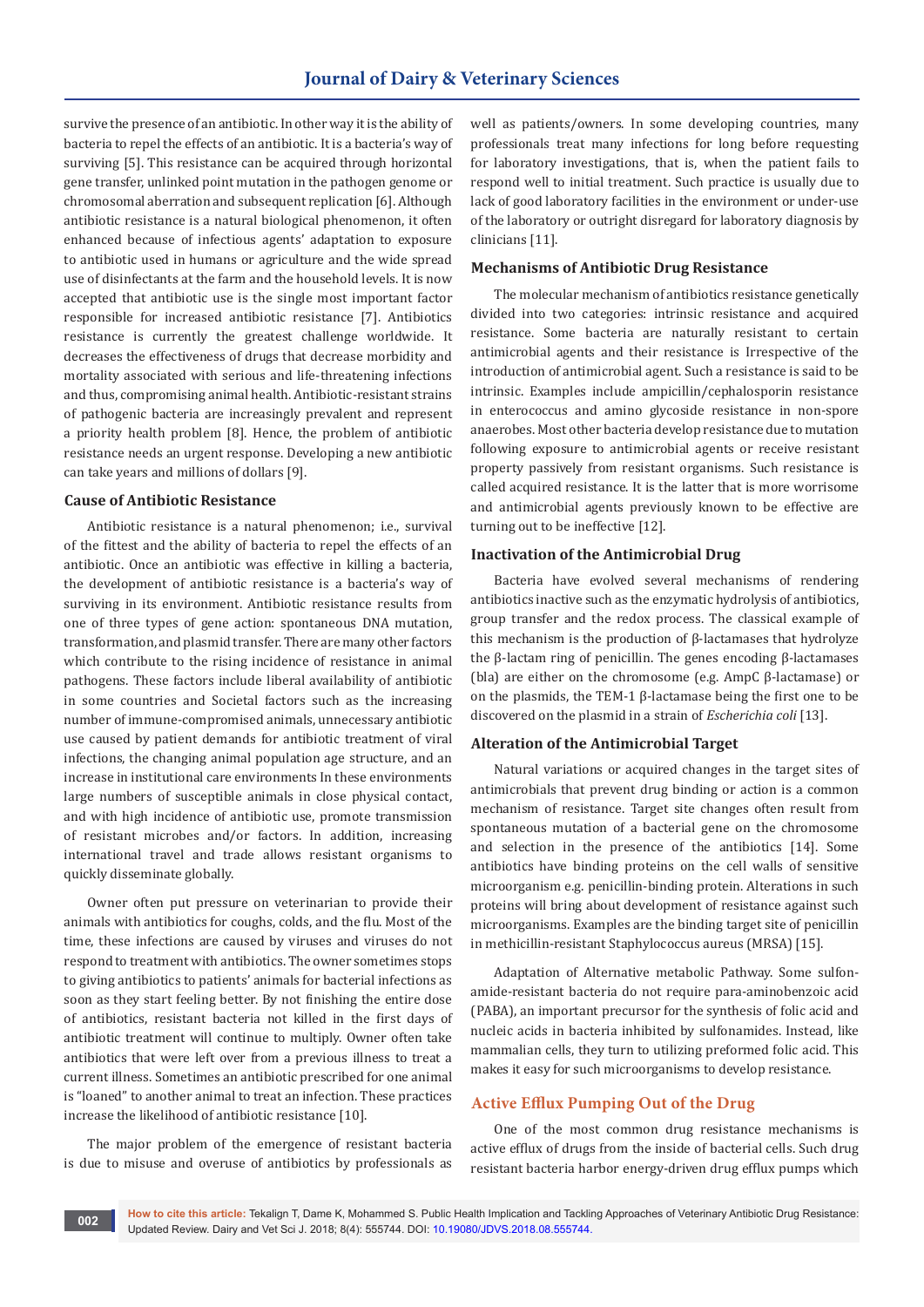extrude antimicrobial agents thus reducing their intracellular concentrations to sub- or non-inhibitory levels [16]. These efflux pumps are variants of membrane pumps possessed by all bacteria, to move lipophilic or amphipathic molecules in and out of the cells. Some are used by antibiotic producers to pump antibiotics out of the cells as fast as they are made, and so constitute an immunity protective mechanism for the bacteria to prevent being killed by their own chemical weapons [17].

## **Reduced Permeability**

Decreased permeability of the drug, a drug resistant phenotype of a bacterium may be due to the inability of the antimicrobial agent to enter the cell where the drug targets are located. Compared with Gram-positive species, Gram-negative bacteria are intrinsically less permeable to many antibiotics as their outer membrane forms a permeability barrier [18].

## **Status of Antibiotic Drug Resistance in Ethiopia**

In Ethiopia, there are indications on the misuse of Antimicrobials by health care providers', unskilled practitioners, animal husbandry and drug users. These coupled with rapid spread of resistant bacteria and inadequate surveillance has exacerbated the problem. Infectious diseases, along with nutritional problems are the major cause of morbidity and mortality in Ethiopia. The Department of Disease Prevention and Control of the Ethiopian Ministry of Health (MoH) reports that, "the country's most important health problems are communicable diseases and antimicrobial drug resistance [19].

The several constraints in Ethiopia that cause the above problems are: No infection control committees in institutional settings, drug quality concerns, especially in rural and around border areas, unregistered drugs and drug sellers in rural area, long stock-outs of essential drugs in veterinarian facilities and weak storage capacity of pharmaceuticals. Not only these but low availability of standard treatment at clinical facilities, poor dispensing practices, low owner knowledge about drugs dispensed to their animals and lack of antibiotic policy are additional factors.

## **Public Health Impact of Antibiotic Drug Resistance**

Antibiotic usage in animal results in the developments of human MARSA which results in amplified human illness, death, reduced effectiveness of associated antibiotics used for human, increased healthcare costs, increased potential for carriage and dissemination of pathogens within human populations and facilitated emergence of resistant human pathogens [20]. The research estimated that, under the circumstances enumerated below, 300 million people are expected to die prematurely because of drug resistance over the next 35 years and the world's GDP will be 2 to 3.5% lower than it otherwise would be in 2050. This means that between now and 2050 the world can expect to lose between 60 and 100 trillion USD worth of economic output if antimicrobial drug resistance is not tackled. This is equivalent to the loss of around one year's total global output over the period and will create significant and widespread human suffering. Furthermore,

in the nearer term we expect the world's GDP to be 0.5% smaller by 2020 and 1.4% smaller by 2030 with more than 100 million people having died prematurely [21].

Acquirement of resistance bacterial species for human being can be from food of animal origin and infected animal [22]. Methicillin-resistant Staphylococcus Aureus (MRSA) is resistant bacteria which are not affected by enzyme penicillinase. Currently animals are a source of human MRSA which is responsible for zoonotic implication [23].

## **Economic Impact of Antibiotic Drug Resistance**

Because of their increased survivability in the existence of antibiotic meditations, infectious agents keeping AMR received an enhanced possibility for spread, occurrence. Which cause in their supremacy over the predominant microorganism within animal host populations, resulting in advanced rates of spread as related to the vulnerable bacterial species [24]. Initial research, looking only at part of the impact of AMR, shows that a continued rise in resistance by 2050 would lead to 10 million people dying every year and a reduction of 2% to 3.5% in Gross Domestic Product (GDP). It would cost the world up to 100 trillion USD. An increased medical charge is extra vital result of antibiotic resistance. Increased prices may be owing to the prerequisite for supplementary antibiotic treatments, longer hospitalization, more diagnostic tests, higher professional costs and more pain management or Antibiotic resistance due to an antibiotic used in animals may result in reduced efficacy of most or all members of that same antibiotic class [25].

## **Strategies of Tackling Antibacterial Drug Resistance**

Several plans and tactics have tried to deal through resistance. The term "control" seems inapt since correct control of antimicrobial resistant organisms and their effects seems naturally and historically difficult. However, reports from expert societies, reviewer groups, and constitutional Agencies pressure several actions to diminish the damaging properties of resistance [26]. The best evident way to fight resistance is to improve new antimicrobial agents. Numerous novel mixtures or kind of antimicrobial agents currently may show appreciable to fight infections produced by resistant microorganisms. Nonantimicrobial means to struggle resistant organisms (e.g., production of vaccines) will also undertake more importance [27]. Surveillance has paramount importance in determining actions required to switch antimicrobial drug resistance. Novel, quick laboratory procedures are becoming presented to simplify this significant effort [28].

Emerging antimicrobial-drug resistance affects the ability of the clinical microbiology laboratory to detect and report resistance. Several new resistance mechanisms in gram-positive and gram-negative bacteria organisms are difficult to detect with usual laboratory methods. To counter these problems, new testing methods, as well as guidelines and standards for testing resistant organisms should be developed. Physicians, students, residents, veterinarians, pharmacists, infection control and quality assurance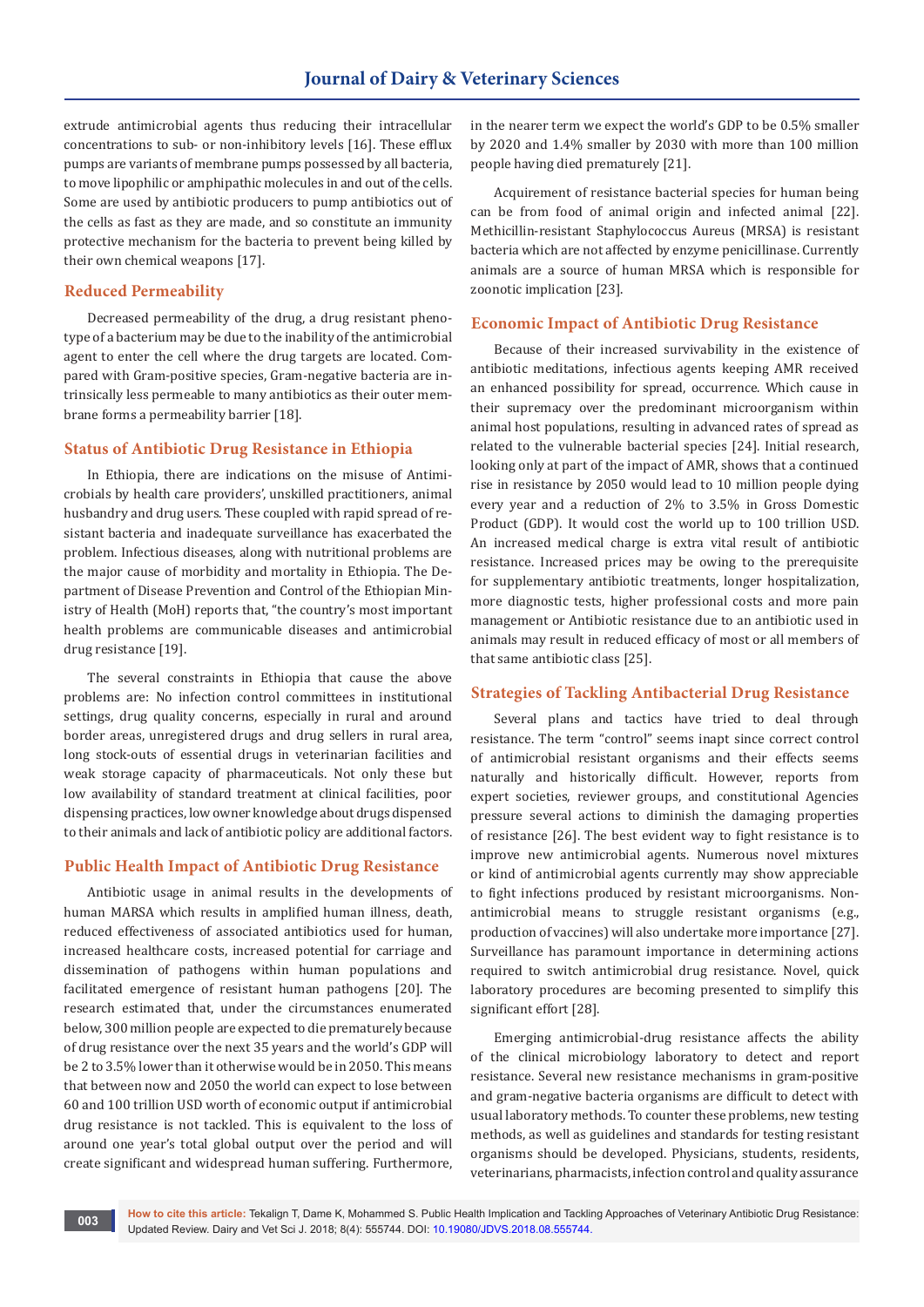personnel, administrative staff, and others are frequently part of the health-care team [29].

Making sure that cognizance of the effect of drug resistance and how to move through it are part of the learning program. Veterinarian institutes are shifting their curriculums to assure veterinarian studies when and how to recommend antibiotics and expert is getting updated evidence on correct antibiotic usage. The community is being cultivated about the right practice of antibiotics and means to use to curtail the probable of diet poisoning. Pharmacists are being invigorated to deliver "narrow spectrum" antibiotics, which mark only a few bacterial types, when possible. This is a modification from the custom of broad spectrum antibiotics, which is active against a whole host of bacteria types. Current concern has engrossed on improving antimicrobial drug use by regulating the best of antimicrobial agents by single prescribers. Some stated struggles attempt to bound habit of incorrect agents by eliminating exact drugs from the list of accessible agents in the formulary or limiting them to few specialists [30-36].

## **Conclusion and Recommendations**

The threat of drug miss-use and resistance is growing at an alarming pace, perhaps more rapidly in Ethiopia [37-40]. This is because, in most districts of Ethiopia, antibiotic drugs are widely available to the public, without effective controls. In order to maximize the benefits of antibiotics and minimize the potential development of resistance it would be judicious for all uses of antibiotics to be re-examined. If the spread of antibiotic resistance is not got under control, common bacterial contaminations may once again be blamable for the deaths of indefinable numbers of people/animals and the world will changed to non-treatable infection [41]. This will result a significant public health and economic impact. Since the causes and problems of drug resistance is difficult, the interventions call for complex approaches with full involvement of all participants including health care facilities, policy makers, regulatory authority, professionals, universities, training and research institutions and the community [42].

Therefore, based on the above facts the following recommendations will be forwarded:

a. Antibiotics should be taken only with veterinarian directions. Don't take antibiotics for your animal that left over from old prescriptions, given to you by friends or family or purchased without prescription.

b. Peoples should not absolutely depend on antibiotics for themselves and their animals.

c. Finishing each antibiotic prescription for your animals even if the animal feels better. If they don't, some resistant bacteria may stay with them and multiply, requiring a different and likely stronger antibiotic when the infection returns weeks later.

d. Health professionals should have to provide drugs, the right drugs shall be used for the right indications in the right dose and dosage form for the right duration by the right professional considering the right animal and public health concern.

#### **References**

- 1. Bockstael K, Aerschot A (2008) Antimicrobial resistance in bacteria: Central European Journal of Medicine 4: 141-155.
- 2. [Caprioli A, Busani L, Martel J, Helmuth R \(2000\) Monitoring of](https://www.ncbi.nlm.nih.gov/pubmed/10794950)  [antibiotic resistance in bacteria of animal origin. Epidemiological and](https://www.ncbi.nlm.nih.gov/pubmed/10794950)  [microbiological methodologies: Int J Antimicrob Agents 14: 295-301](https://www.ncbi.nlm.nih.gov/pubmed/10794950).
- 3. [Byarugaba D, Kisame R, Olet S \(2011\) Multi-drug resistance in](https://academicjournals.org/journal/AJMR/article-abstract/DEF9CFB31237)  [commensal bacteria of food of animal origin in Uganda: Afr J Microbiol](https://academicjournals.org/journal/AJMR/article-abstract/DEF9CFB31237)  [Res 5: 1539-1548.](https://academicjournals.org/journal/AJMR/article-abstract/DEF9CFB31237)
- 4. Drug Administration and Control Authority of Ethiopia (DACA) (2009) Antimicrobials use, resistance and containment baseline survey syntheses of findings: p. 1-91.
- 5. Lucia J (2006) antibiotic resistance (26<sup>th</sup> edn), Management Sciences for Health p. 2-11.
- 6. Anonymous (2011) Possible Alternatives to Reduce Antibiotic Resistance 24:1-9.
- 7. World Health organization (2014) Antimicrobial resistance: global report on surveillance.
- 8. Livermore D, Macgowan A, Wale M (1998) Surveillance of antimicrobial resistance. British Medical Journal 317: 614-615.
- 9. Falagas M, Karageorgopoulos D (2008) Pan Drug resistance (PDR), extensive drug resistance (XDR), and multidrug resistance (MDR) among gram-negative bacilli need for international harmonization in terminology: Clin Infect Dis 46: 1121–1122.
- 10. Gassman N, Blumerich W, Celiste Skouson R (2006) Antibiotic Resistance, gram-negative bacteria, clinical profile, therapeutic management, and outcome in a series of 21 patients. Eur J Clin Microbiol Infect Dis 29: 301-315.
- 11. World Health Organization (2002) Use of antimicrobials outside human medicine and resultant antimicrobial resistance in humans. World Health Organization Fact Sheet No. 268.
- 12. Anonymous (2012) Antibiotics and antibiotic resistance.
- 13. [Davies J \(1994\) Inactivation of antibiotics and the dissemination of](https://www.ncbi.nlm.nih.gov/pubmed/8153624)  [resistance genes. Science New York, USA, 264: 375-382.](https://www.ncbi.nlm.nih.gov/pubmed/8153624)
- 14. Lambert P (2005) Bacterial resistance to antibiotics: modified target sites. Adv Drug Deliv Rev: 57: 1471-1485.
- 15. Cirz R, Chin J, Andes D (2005) Inhibition of mutation and combating the evolution of antibiotic resistance. PLoS Biology 3: 176.
- 16. [Webber M, Piddock L \(2003\) The importance of efflux pumps](https://www.ncbi.nlm.nih.gov/pubmed/12493781)  [in bacterial antibiotic resistance. The Journal of antimicrobial](https://www.ncbi.nlm.nih.gov/pubmed/12493781)  chemotherany 51: 9-11.
- 17. [Walsh C \(2000\) Molecular Mechanisms that Confer Antibacterial Drug](https://www.ncbi.nlm.nih.gov/pubmed/10963607)  [Resistance Nature, 406: 775-781.](https://www.ncbi.nlm.nih.gov/pubmed/10963607)
- 18. [Kojima S, Nikaido H \(2013\) Permeation rates of penicillin indicate that](https://www.ncbi.nlm.nih.gov/pubmed/23798411)  [Escherichia coli porins function principally as nonspecific channels](https://www.ncbi.nlm.nih.gov/pubmed/23798411)  [110: 2629–2634.](https://www.ncbi.nlm.nih.gov/pubmed/23798411)
- 19. EFDR Ministry of Health (2005) Guidelines for the Prevention and Control of Selected Major Epidemic Diseases in Ethiopia. Addis Ababa Department of Disease Prevention and Control.
- 20. [Aarestrup F, Wegener H, Collignon P \(2008\) Resistance in Bacteria of](https://www.ncbi.nlm.nih.gov/pubmed/18847409)  [the food chain epidemiology and control strategies. Anti. Infect 6: 733-](https://www.ncbi.nlm.nih.gov/pubmed/18847409) [750.](https://www.ncbi.nlm.nih.gov/pubmed/18847409)
- 21. Jim O'Neill m (2014) The Review on Antimicrobial Resistance. 1: 1-26.